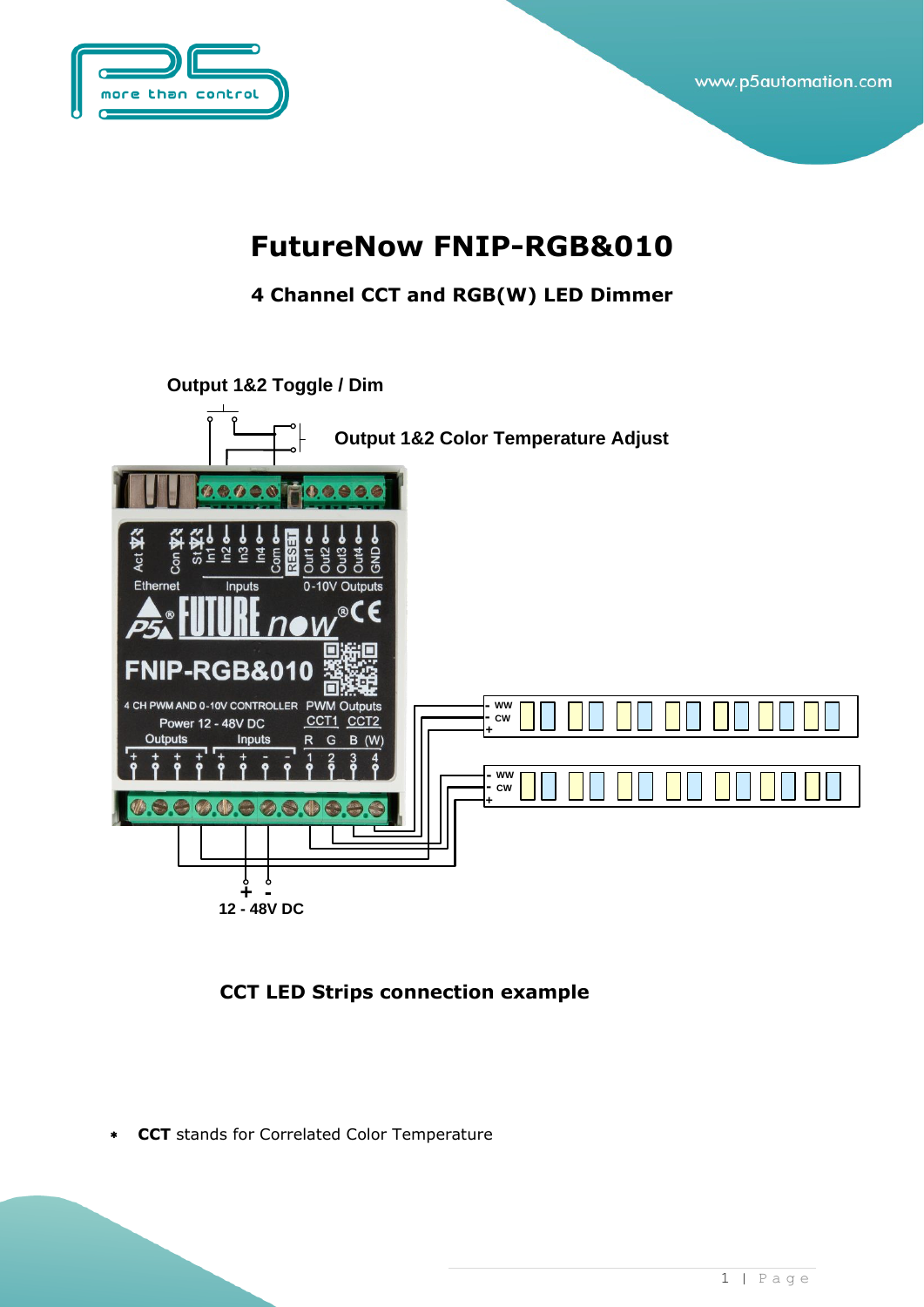## **OVERVIEW**

The FNIP-RGB&010 is ideal for switching and dimming low voltage LED strips using the Constant Voltage PWM method. There is also a 0-10V analogue output for each channel that works alongside the PWM output.

The outputs can be controlled via the local inputs and through the network using TCP/IP commands or the built-in web interface.

The local inputs give the customer the ability of using the system even before a central controller is installed or the network is built, offering stand-alone operation. The home-owner can decide later on what controller or system to use.

This also improves reliability since the operation of the outputs do not rely on any third-party device. If network or programming errors should occur, the lights still remain controllable.

The inputs can also be used as independent digital inputs for remote monitoring various sensors, such as water leakage sensors or door contacts, or even an output of a security system (armed/disarmed/in alarm).

The local inputs are usually connected to momentary wall switches and work similarly to traditional light switches.

The inputs can also be used to recall pre-defined scenes.

The FNIP-RGB&010 connects to the network via an RJ45 Ethernet connector.

The outputs can be used to drive the following LED light sources:

- Single channel LED strip by using one channel PWM output
- **CCT**\* LED strip by using two channels of PWM output 1&2, or 3&4
- RGB LED strips by using three channels
	- 1: R, 2: G, 3: B
- RGBW LED strips using four channels
- 1: R, 2: G, 3: B, 4: W
- **CCT** stands for Correlated Color Temperature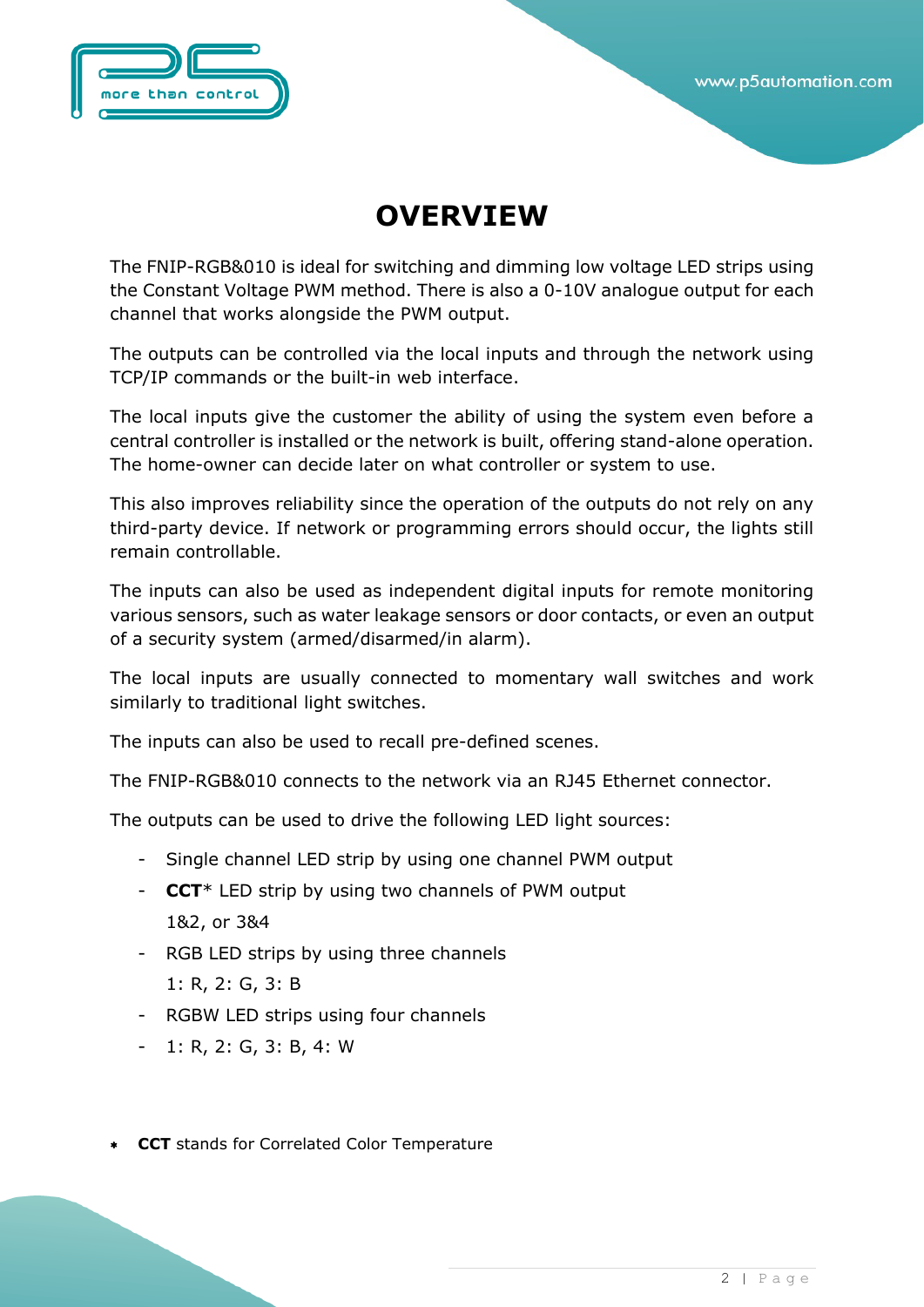

### **Some pages from the internal web server:**

#### **CCT mode Contol:**



Output 1 slider represents the brightness of the first two channels

Output 1 - Color Temperature slider represents the ratio between the Cold, and Warm lights connected to Channel 1 & 2.

### **Channel settings**

| Control              | Input | Network             | Channel | Dimming |                               | <b>Scenes</b> | <b>Users</b>       | Firmware | Logout                                            |             |
|----------------------|-------|---------------------|---------|---------|-------------------------------|---------------|--------------------|----------|---------------------------------------------------|-------------|
| <b>Output labels</b> |       | <b>Input labels</b> |         | mode    | <b>CCT</b> Operation<br>modes |               | <b>Input modes</b> |          | <b>Monostable Bind</b><br>Scene<br>duration<br>to |             |
| Output 1             |       | Input 1             |         |         |                               | Toggle        | $\checkmark$       |          | 10                                                |             |
| Output 2             |       | Input 2             |         | ✓       |                               | Toggle        | $\check{~}$        |          | 10                                                | $2\;\times$ |
| Output 3             |       | Input 3             |         |         | Single $\vee$                 | Toggle        | $\checkmark$       |          | 10                                                | $3 \times$  |
| Output 4             |       | Input 4             |         | ✓       |                               | Toggle        | $\checkmark$       | 2        | 10                                                | $4\, \vee$  |
| Other settings:      |       |                     |         |         |                               |               |                    |          |                                                   |             |

Resume light levels after power outage: Save